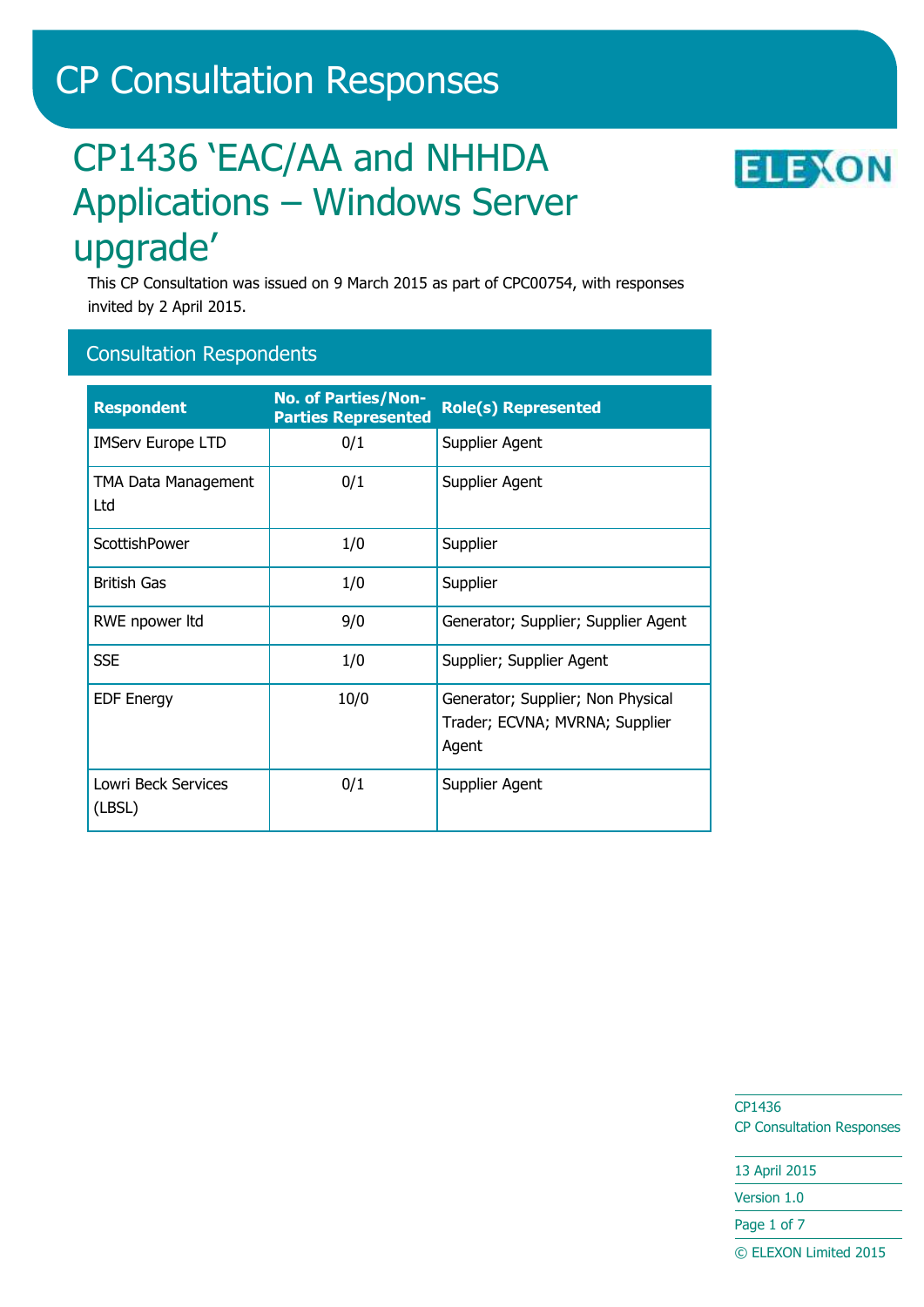# Summary of Consultation Responses

| <b>Respondent</b>                  | <b>Agree?</b> | <b>Impacted?</b> | Costs?         | <b>Impl. Date?</b> |
|------------------------------------|---------------|------------------|----------------|--------------------|
| <b>IMServ Europe</b><br><b>LTD</b> |               | $\mathbf x$      | $\mathbf x$    |                    |
| <b>TMA Data</b><br>Management Ltd  |               |                  |                |                    |
| ScottishPower                      |               | $\mathbf x$      | $\pmb{\times}$ |                    |
| <b>British Gas</b>                 | ✓             | $\pmb{\times}$   | $\pmb{x}$      |                    |
| RWE npower ltd                     | $\checkmark$  | $\mathbf x$      | $\pmb{\times}$ | ✓                  |
| <b>SSE</b>                         | ✔             | $\mathbf x$      | $\pmb{\times}$ |                    |
| <b>EDF Energy</b>                  | ✔             | $\mathbf x$      | $\mathbf x$    |                    |
| Lowri Beck<br>Services (LBSL)      |               |                  |                |                    |

CP1436 CP Consultation Responses

13 April 2015 Version 1.0 Page 2 of 7 © ELEXON Limited 2015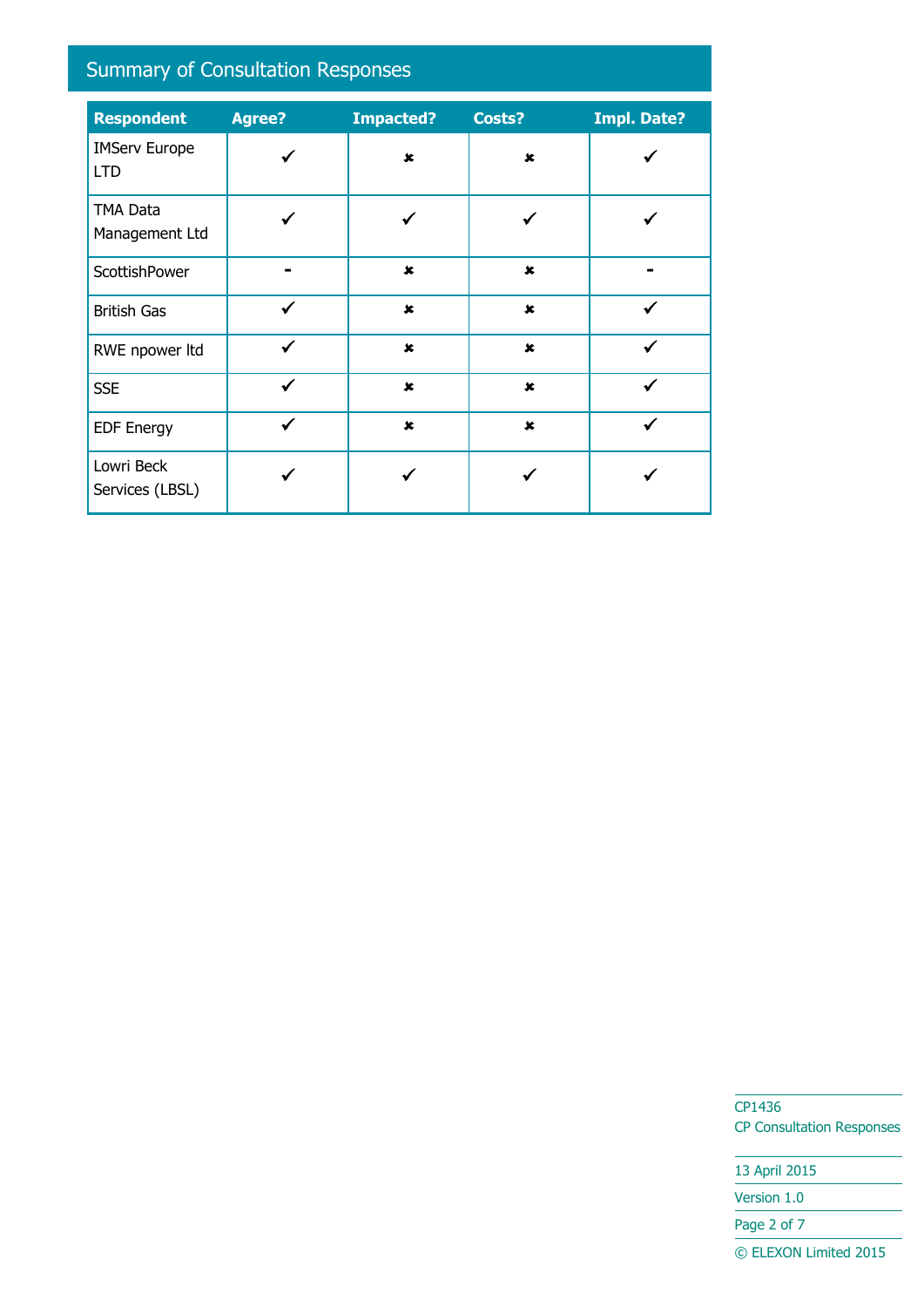# **Summary**

| Yes | No | <b>Neutral/No</b><br><b>Comment</b> |
|-----|----|-------------------------------------|
|     |    |                                     |

#### **Responses**

| <b>Respondent</b>                  | <b>Response</b> | <b>Rationale</b>                                                                                                                                                                                                                                                                              |
|------------------------------------|-----------------|-----------------------------------------------------------------------------------------------------------------------------------------------------------------------------------------------------------------------------------------------------------------------------------------------|
| <b>IMServ Europe</b><br><b>LTD</b> | Yes             | N.A                                                                                                                                                                                                                                                                                           |
| TMA Data<br>Management Ltd         | Yes             | N.A                                                                                                                                                                                                                                                                                           |
| ScottishPower                      | Neutral         | As ScottishPower operate solely on the Solaris<br>platform and as such is unaffected by this change<br>we have no comment to make at this time.                                                                                                                                               |
| <b>British Gas</b>                 | Yes             | N.A                                                                                                                                                                                                                                                                                           |
| RWE npower ltd                     | Yes             | N.A                                                                                                                                                                                                                                                                                           |
| <b>SSE</b>                         | Yes             | N.A                                                                                                                                                                                                                                                                                           |
| <b>EDF Energy</b>                  | Yes             | N.A                                                                                                                                                                                                                                                                                           |
| Lowri Beck<br>Services (LBSL)      | Yes             | 3-Teir architecture using Windows is our preferred<br>choice as this increases the availability and<br>scalability of the solution as there is no single<br>dependency on one server, and no tightly coupled<br>components which can clash and create<br>performance and availability issues. |

CP1436 CP Consultation Responses

13 April 2015

Version 1.0

Page 3 of 7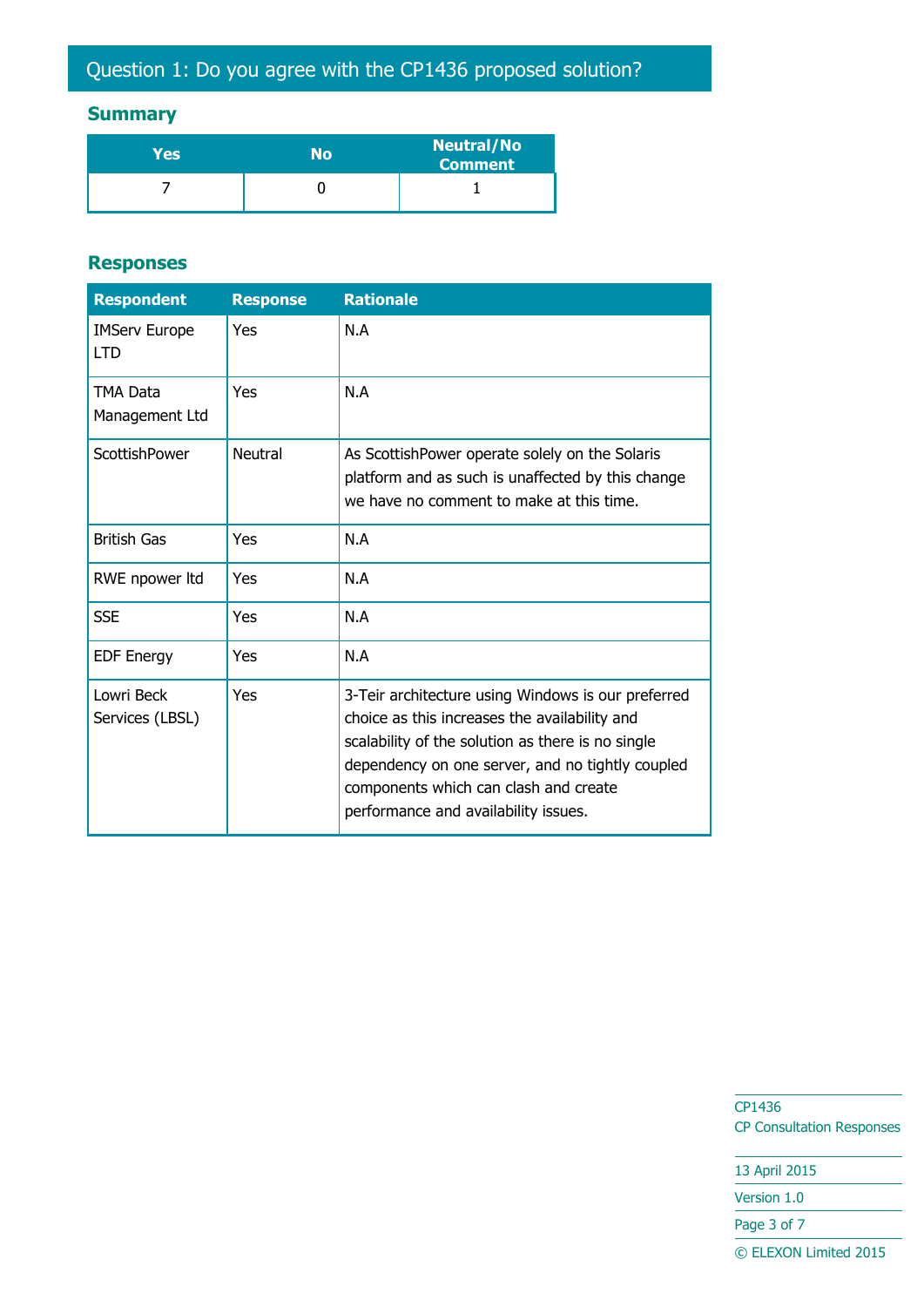# Question 2: Will CP1436 impact your organisation?

# **Summary**

| Yes | <b>No</b> |
|-----|-----------|
|     |           |

#### **Responses**

| <b>Respondent</b>                  | <b>Response</b> | <b>Rationale</b>                                                                                                                                                                                      |
|------------------------------------|-----------------|-------------------------------------------------------------------------------------------------------------------------------------------------------------------------------------------------------|
| <b>IMServ Europe</b><br><b>LTD</b> | <b>No</b>       | We are currently running the NHHDA and EAC/AA<br>systems in the Solaris only configuration and<br>therefore are not directly affected by a Windows<br>Server upgrade.                                 |
|                                    |                 | We would request this is a pure environment<br>release with no functional changes and that two<br>versions are supported until functional changes are<br>applied.                                     |
|                                    |                 | However, if there are compatibility issues found and<br>software for either system is upgraded as a result,<br>we cannot deploy this without internal regression<br>testing which would incur a cost. |
|                                    |                 | If the releases were ring fenced we would not need<br>to upgrade, but this in turn would be a greater cost<br>for AMD and increases software complexity and<br>therefore long term costs.             |
| TMA Data<br>Management Ltd         | Yes             | We would be impacted for NHHDA and EAC/AA.                                                                                                                                                            |
| <b>ScottishPower</b>               | <b>No</b>       | N.A                                                                                                                                                                                                   |
| <b>British Gas</b>                 | <b>No</b>       | N.A                                                                                                                                                                                                   |
| RWE npower ltd                     | <b>No</b>       | N.A                                                                                                                                                                                                   |
| <b>SSE</b>                         | <b>No</b>       | N.A                                                                                                                                                                                                   |
| <b>EDF Energy</b>                  | <b>No</b>       | N.A                                                                                                                                                                                                   |
| Lowri Beck<br>Services (LBSL)      | Yes             | We will need to test and implement the upgraded<br>Application Server.                                                                                                                                |

CP1436 CP Consultation Responses

13 April 2015 Version 1.0 Page 4 of 7 © ELEXON Limited 2015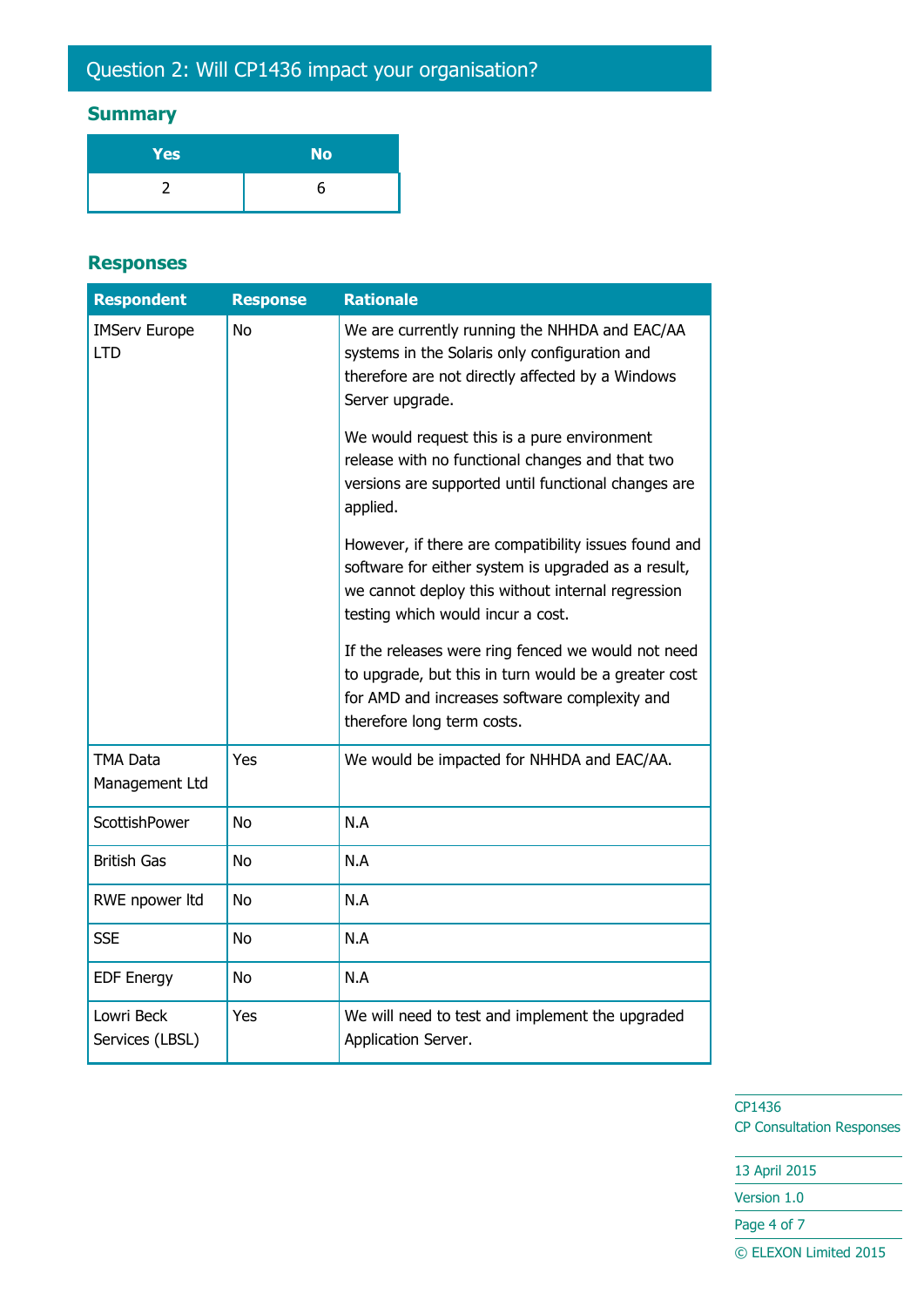## Question 3: Will your organisation incur any costs in implementing CP1436?

### **Summary**

| <b>Yes</b> | <b>No</b> |
|------------|-----------|
|            |           |

#### **Responses**

| <b>Respondent</b>                  | <b>Response</b> | <b>Rationale</b>                                                                                                                                                                                                                                                                                                                                                                                                                                     |
|------------------------------------|-----------------|------------------------------------------------------------------------------------------------------------------------------------------------------------------------------------------------------------------------------------------------------------------------------------------------------------------------------------------------------------------------------------------------------------------------------------------------------|
| <b>IMServ Europe</b><br><b>LTD</b> | <b>No</b>       | If the upgrade results in new versions of NHHDA<br>and/or EAC/AA we would be required to perform<br>regression testing. This would be a one off cost<br>approximately equating to $1/2$ DBA man days and 1<br>analyst man day per system. So the total cost could<br>be up to 3 man days.<br>However, if changes from other CPs are included in<br>the release, regression testing would be required<br>anyway and this cost would then be absorbed. |
| TMA Data<br>Management Ltd         | Yes             | The costs associated with CP1436 implementation<br>are low to medium.                                                                                                                                                                                                                                                                                                                                                                                |
| ScottishPower                      | <b>No</b>       | N.A                                                                                                                                                                                                                                                                                                                                                                                                                                                  |
| <b>British Gas</b>                 | <b>No</b>       | N.A                                                                                                                                                                                                                                                                                                                                                                                                                                                  |
| RWE npower ltd                     | No              | N.A                                                                                                                                                                                                                                                                                                                                                                                                                                                  |
| <b>SSE</b>                         | <b>No</b>       | N.A                                                                                                                                                                                                                                                                                                                                                                                                                                                  |
| <b>EDF Energy</b>                  | N <sub>0</sub>  | N.A                                                                                                                                                                                                                                                                                                                                                                                                                                                  |
| Lowri Beck<br>Services (LBSL)      | Yes             | We will incur costs to test and implement the<br>upgraded Application Server. These are expected to<br>be one off costs.                                                                                                                                                                                                                                                                                                                             |

CP1436 CP Consultation Responses

13 April 2015

Version 1.0

Page 5 of 7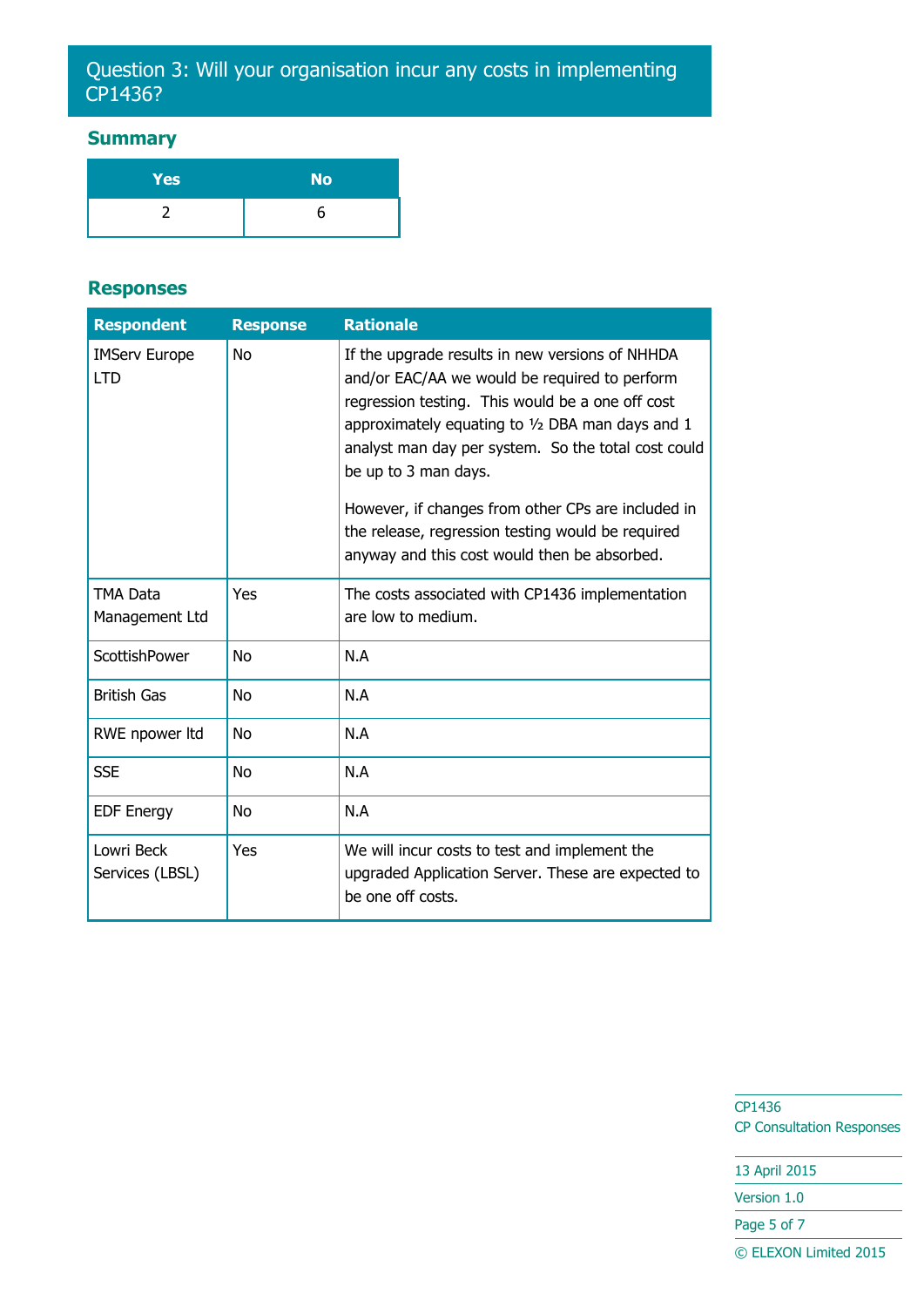## Question 4: Do you agree with the proposed implementation approach for CP1436?

### **Summary**

| Yes | No | <b>Neutral</b> |
|-----|----|----------------|
|     |    |                |

#### **Responses**

| <b>Respondent</b>                  | <b>Response</b> | <b>Rationale</b>                                                                                                                                                                                                                                                                                                |
|------------------------------------|-----------------|-----------------------------------------------------------------------------------------------------------------------------------------------------------------------------------------------------------------------------------------------------------------------------------------------------------------|
| <b>IMServ Europe</b><br><b>LTD</b> | Yes             | N.A                                                                                                                                                                                                                                                                                                             |
| TMA Data<br>Management Ltd         | Yes             | N.A                                                                                                                                                                                                                                                                                                             |
| ScottishPower                      | <b>Neutral</b>  | N.A                                                                                                                                                                                                                                                                                                             |
| British Gas                        | Yes             | N.A                                                                                                                                                                                                                                                                                                             |
| RWE npower Itd                     | Yes             | N.A                                                                                                                                                                                                                                                                                                             |
| <b>SSE</b>                         | Yes             | N.A                                                                                                                                                                                                                                                                                                             |
| <b>EDF Energy</b>                  | Yes             | N.A                                                                                                                                                                                                                                                                                                             |
| Lowri Beck<br>Services (LBSL)      | Yes             | As support for Windows Server 2003 ends on 14<br>July 2015, we would prefer this to be implemented<br>as soon as possible. The current target deployment<br>date is November 2015 which means we would be<br>exposed to the risks outlined in the "justification for<br>change" section of the change proposal. |

CP1436 CP Consultation Responses

13 April 2015 Version 1.0 Page 6 of 7